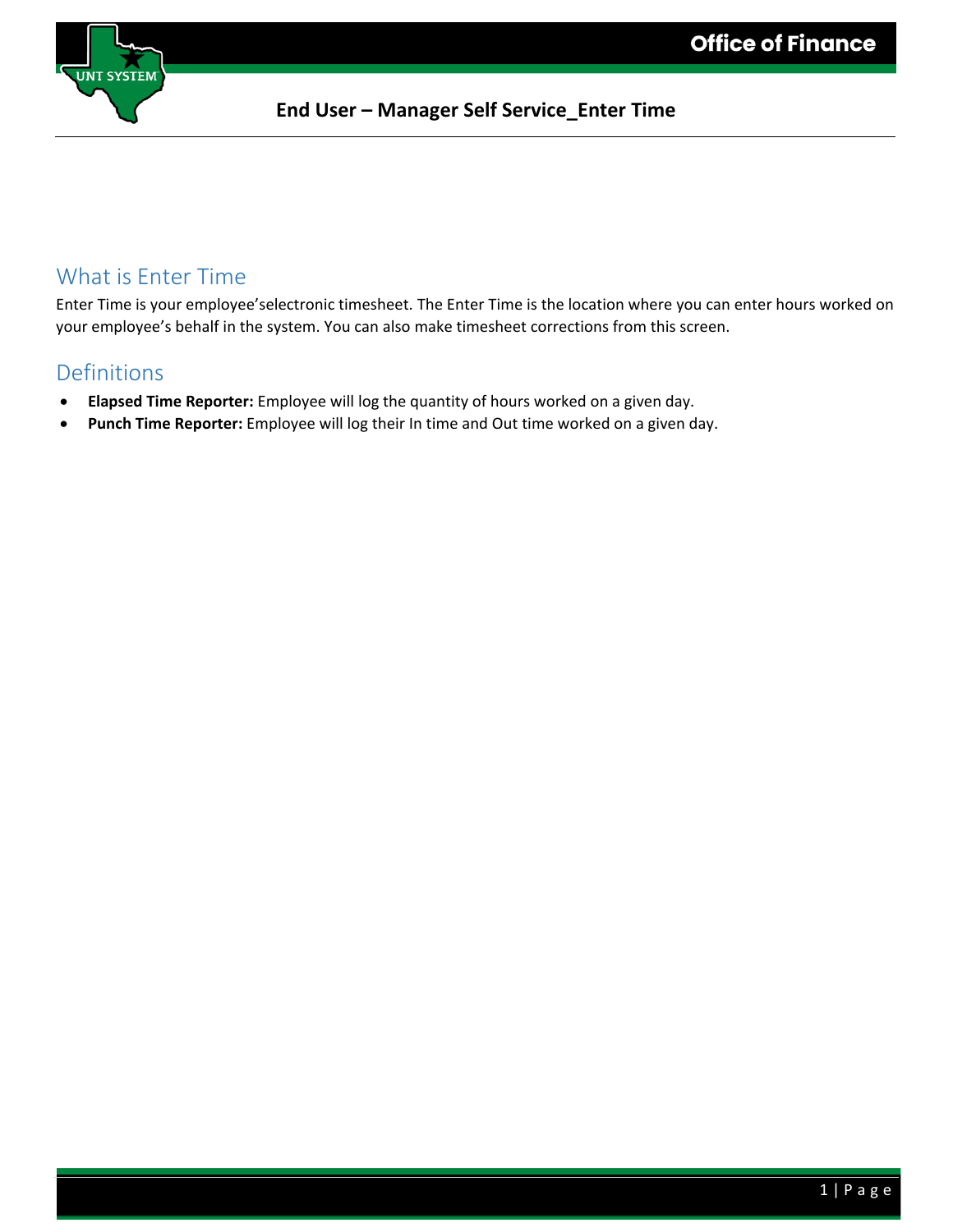

# Navigating to Employee Timesheet (Enter Time):

| Step 1 | Log into your employee                   | JUNT SYSTEM                                                                                                                                                                                                                                                                                                                                                                                                                                                                                                                                  |
|--------|------------------------------------------|----------------------------------------------------------------------------------------------------------------------------------------------------------------------------------------------------------------------------------------------------------------------------------------------------------------------------------------------------------------------------------------------------------------------------------------------------------------------------------------------------------------------------------------------|
|        | portal.<br>(MyUNTSystem.edu)             | Employee<br>Self Service<br><b>EUID</b><br>WNT<br>THE UNIVERSITY of NORTH TEXAS WORTH TO THE ALTH SCIENCE CENTER of FORT WORTH<br>Password<br>et ne fr ne<br>Sign in<br>Can't sign in? Clear your web browse<br>cache or open a private browsing session.<br>Check your EUID and password, or<br>complete a service request for assistance.<br><b>JNT SYSTEM</b><br><b>UNT DALLAS</b><br>Administration<br>Service intermissions occur on Tuesday<br>and Thursday from 7:00 to 9:30 pm and<br>Saturday from 7:00 pm until noon on<br>Sunday. |
| Step 2 | Select Manager Self                      | v Manager Self Service                                                                                                                                                                                                                                                                                                                                                                                                                                                                                                                       |
|        | Service.<br>Select "Team Time" Tile.     |                                                                                                                                                                                                                                                                                                                                                                                                                                                                                                                                              |
|        |                                          | <b>Team Time</b><br><b>Exceptions</b>                                                                                                                                                                                                                                                                                                                                                                                                                                                                                                        |
| Step 3 | Select "Enter Time".                     | < Manager Self Service                                                                                                                                                                                                                                                                                                                                                                                                                                                                                                                       |
|        |                                          | $\sim$<br><b>Timesheet</b>                                                                                                                                                                                                                                                                                                                                                                                                                                                                                                                   |
|        |                                          | <b>Enter Time</b>                                                                                                                                                                                                                                                                                                                                                                                                                                                                                                                            |
| Step 4 | Select "Get Employees"                   | < Manager Self Service<br><b>Team Time</b>                                                                                                                                                                                                                                                                                                                                                                                                                                                                                                   |
|        | Pro Tip: Use the filter to               | <b>Timesheet</b><br>$\lambda$<br><b>Enter Time</b>                                                                                                                                                                                                                                                                                                                                                                                                                                                                                           |
|        | filter by your supervisor                | Use filters to change the search criteria or Get Employees to apply the default Manager Search Options.<br><b>Enter Time</b>                                                                                                                                                                                                                                                                                                                                                                                                                 |
|        | ID and position number                   | <b>Get Employees</b><br>Filter<br><b>Time Summary</b>                                                                                                                                                                                                                                                                                                                                                                                                                                                                                        |
|        | to quickly filter for your<br>employees. |                                                                                                                                                                                                                                                                                                                                                                                                                                                                                                                                              |
|        |                                          |                                                                                                                                                                                                                                                                                                                                                                                                                                                                                                                                              |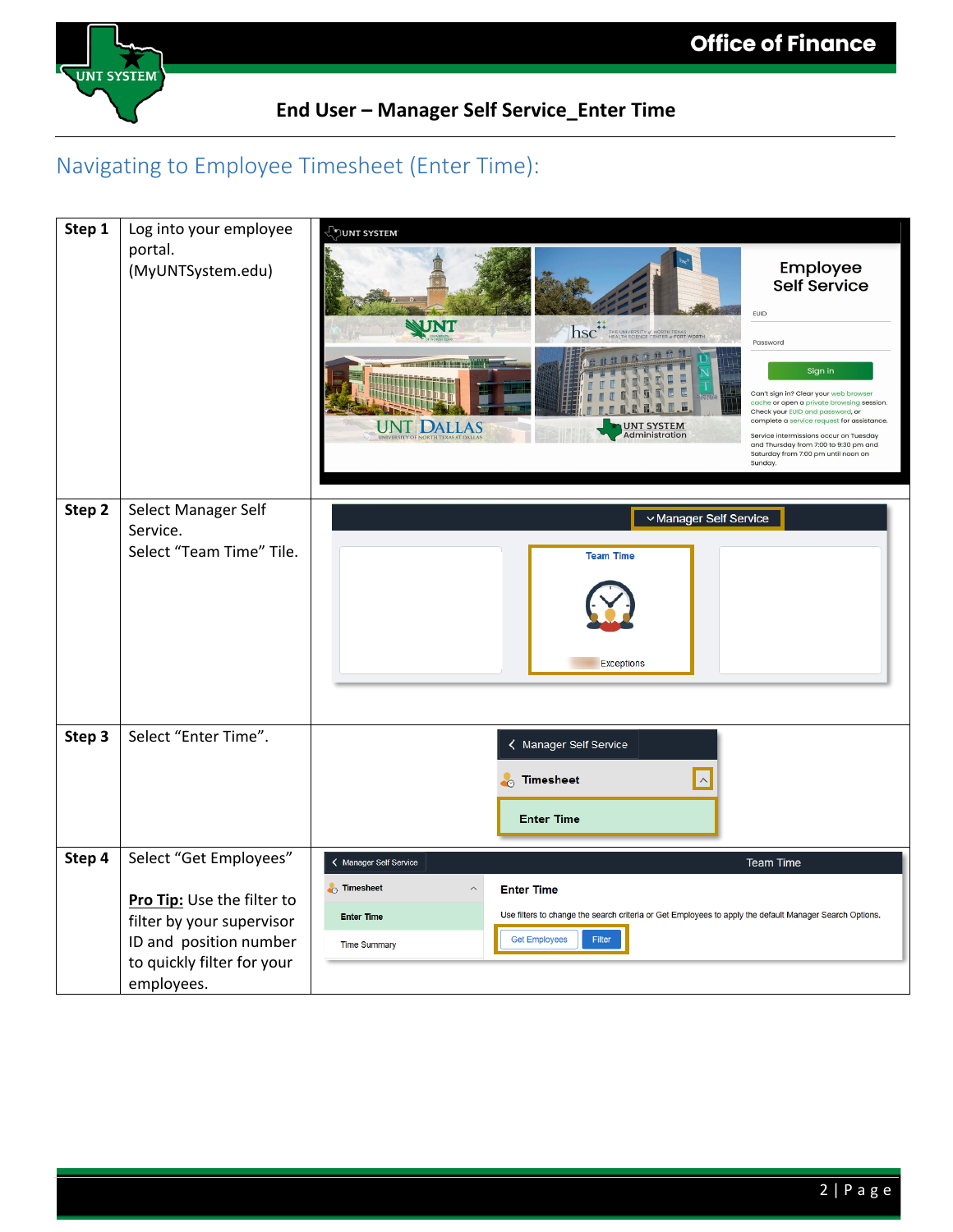

## Entering Time for an Elapsed Time Reporter:

| Step 1            | Select the week you wish to enter<br>time for by selecting the arrows.<br>Left Arrow = go back in time.<br>$\bullet$<br>Right Arrow = go forward in<br>٠<br>time. | <b>Enter Time</b><br>31 January - 6 February 2021<br>$\mathbb{R}$<br>Weekly<br>Reported 0.00                                                                                                                                                                                                                                                                                                                             |
|-------------------|-------------------------------------------------------------------------------------------------------------------------------------------------------------------|--------------------------------------------------------------------------------------------------------------------------------------------------------------------------------------------------------------------------------------------------------------------------------------------------------------------------------------------------------------------------------------------------------------------------|
|                   | Or click the date for a calendar<br>pop-up to apprear.                                                                                                            | <b>Time Summary</b><br>$\times$<br>Calendar<br>2021<br>April<br>W<br>s<br>s<br>M<br>26 April - 2 May 2021<br>3<br>2<br>Reported 0.00<br>10<br>6<br>9<br>8<br><b>Reported Time</b><br>Payable Time<br>17<br>15<br>16<br>11<br>12<br>13<br>14<br>22<br>23<br>24<br>18<br>19<br>20<br>21<br><b>Thursday</b><br>ıy<br>30 <sub>2</sub><br>27<br>28<br>29<br>25<br>26<br>28<br>29<br><b>Current Date</b><br>◉<br>$\circledast$ |
| Step 1.A          | If your employee has multiple<br>jobs, select the position in which<br>you need to enter time for.                                                                | $\zeta$ Time<br>*Job Title<br>(Invalid Value)<br>(Invalid Value)<br>Graduate Services Assistant L3<br>Student Assistant - Regular                                                                                                                                                                                                                                                                                        |
| Step <sub>2</sub> | Select the Time Reporting Code<br>(TRC) needed for the time entry.                                                                                                | *Time Reporting Code / Time Details<br>ŧ,<br>Regular Earnings                                                                                                                                                                                                                                                                                                                                                            |
| Step 3            | Enter the quanity of hours<br>worked.                                                                                                                             | <b>Time Reporting Code / Time</b><br>18-Sunday<br>21-Wednesday<br>19-Monday<br>20-Tuesday<br><b>Details</b><br>Reported 0<br>Reported 0<br>Reported 8<br>Reported 8<br>÷,<br>REG - Regular Earnings<br>8.0<br>8.0<br>8.0                                                                                                                                                                                                 |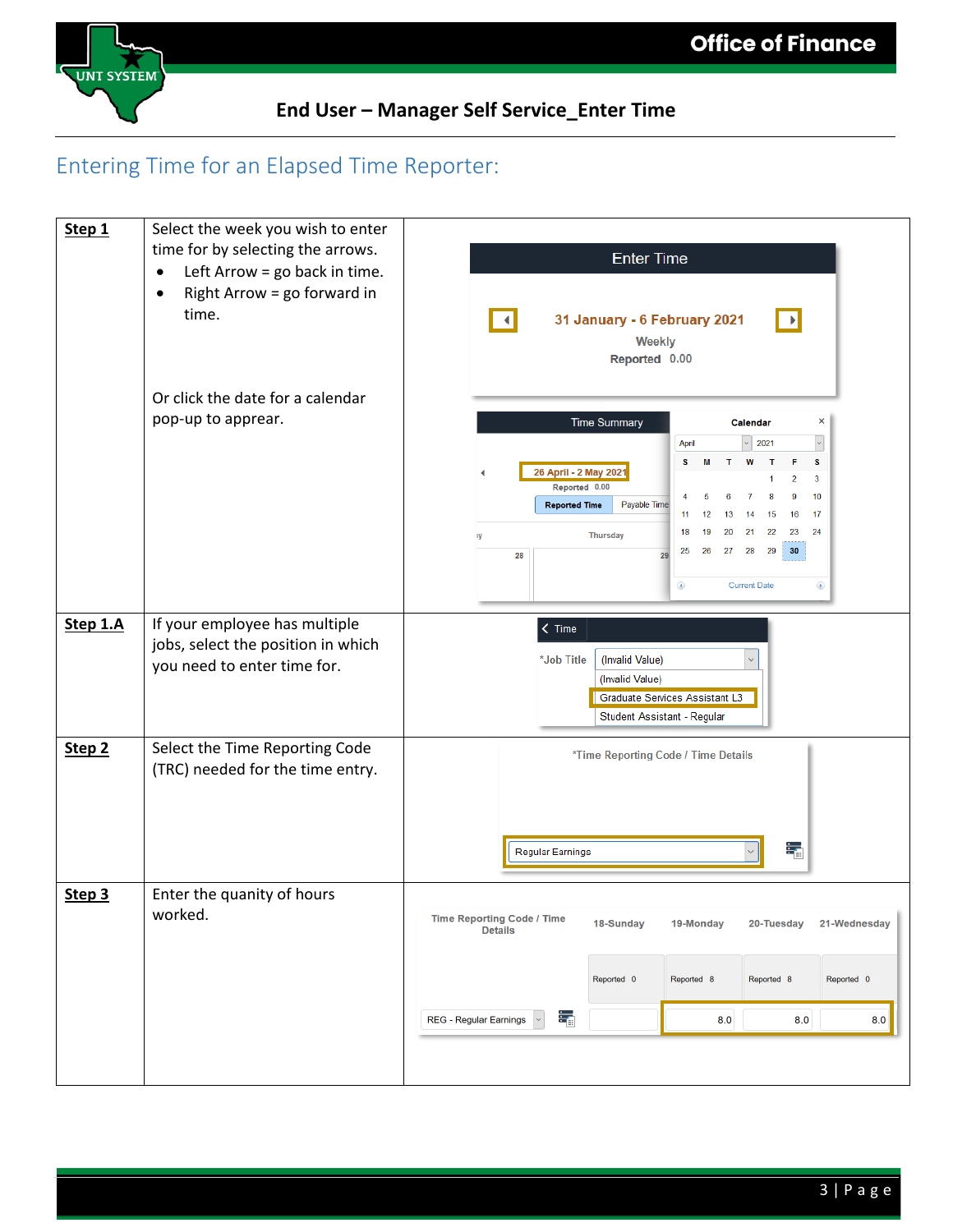

| Step 3.A | Select the Plus sign to add an<br>$\bullet$ | Time Reporting Code / Time<br>18-Sunday<br>19-Monday<br>20-Tuesday 21-Wednesday 22-Thursday<br>23-Friday<br>24-Saturday<br><b>Details</b><br>Р                                                                                                                                                                                                              |
|----------|---------------------------------------------|-------------------------------------------------------------------------------------------------------------------------------------------------------------------------------------------------------------------------------------------------------------------------------------------------------------------------------------------------------------|
|          | additional row of data for the              | Reported 0                                                                                                                                                                                                                                                                                                                                                  |
|          | day, such as dock time.                     | E.<br>REG - Regular Earnings<br>8.0<br>8.0                                                                                                                                                                                                                                                                                                                  |
|          | Select the Minus sign to<br>٠               | ÷<br>8.0<br>8.0<br>$\qquad \qquad -$<br>冡<br>UCWK - Univ. Closure Wri ~<br>8.0<br>÷<br>$\overline{\phantom{a}}$                                                                                                                                                                                                                                             |
|          | remove a row of data for the                |                                                                                                                                                                                                                                                                                                                                                             |
|          | day.                                        |                                                                                                                                                                                                                                                                                                                                                             |
| Step 3.B | Select the comment icon to add a            | 14-Friday                                                                                                                                                                                                                                                                                                                                                   |
|          | comment on a specific day.                  | Scheduled 0<br>Reported 0                                                                                                                                                                                                                                                                                                                                   |
|          |                                             | 8.0                                                                                                                                                                                                                                                                                                                                                         |
|          |                                             | $\circ$                                                                                                                                                                                                                                                                                                                                                     |
|          |                                             |                                                                                                                                                                                                                                                                                                                                                             |
|          |                                             | <b>Time Reporting Comments</b><br>×                                                                                                                                                                                                                                                                                                                         |
|          |                                             | Comments related to Time entered for 02/05/2021                                                                                                                                                                                                                                                                                                             |
|          |                                             | Comment once entered cannot be altered or removed.                                                                                                                                                                                                                                                                                                          |
|          |                                             | Enter comment here.                                                                                                                                                                                                                                                                                                                                         |
|          |                                             |                                                                                                                                                                                                                                                                                                                                                             |
|          |                                             | <b>Add Comment</b><br><b>Clear</b>                                                                                                                                                                                                                                                                                                                          |
|          |                                             |                                                                                                                                                                                                                                                                                                                                                             |
| Step 4   | Select "Submit" and "OK" to                 | $\begin{picture}(160,170) \put(0,0){\makebox(0,0){$a$}} \put(15,0){\makebox(0,0){$b$}} \put(15,0){\makebox(0,0){$b$}} \put(15,0){\makebox(0,0){$b$}} \put(15,0){\makebox(0,0){$c$}} \put(15,0){\makebox(0,0){$c$}} \put(15,0){\makebox(0,0){$c$}} \put(15,0){\makebox(0,0){$c$}} \put(15,0){\makebox(0,0){$c$}} \put(15,0){\makebox(0,0){$c$}} \put(15,0){$ |
|          | submit timesheet for approval.              |                                                                                                                                                                                                                                                                                                                                                             |
|          |                                             |                                                                                                                                                                                                                                                                                                                                                             |
|          |                                             |                                                                                                                                                                                                                                                                                                                                                             |
|          |                                             | Submit                                                                                                                                                                                                                                                                                                                                                      |
|          |                                             | 14-Friday<br>15-Saturday                                                                                                                                                                                                                                                                                                                                    |
|          |                                             | Scheduled 0<br>Scheduled 0<br>ported 0<br>Reported 0                                                                                                                                                                                                                                                                                                        |
|          |                                             | $+$<br>$\equiv$<br>8.0                                                                                                                                                                                                                                                                                                                                      |
|          |                                             | $\boxed{\circ}$<br>$\boxed{\circ}$                                                                                                                                                                                                                                                                                                                          |
|          |                                             |                                                                                                                                                                                                                                                                                                                                                             |
|          |                                             | Certification of Accurate Reported Time submitted by Employee                                                                                                                                                                                                                                                                                               |
|          |                                             | I certify that the time I have entered and submitted is correct.                                                                                                                                                                                                                                                                                            |
|          |                                             |                                                                                                                                                                                                                                                                                                                                                             |
|          |                                             | OK                                                                                                                                                                                                                                                                                                                                                          |
|          |                                             |                                                                                                                                                                                                                                                                                                                                                             |
| Step 5   | The timesheet is now pending                | 19-Monday<br>20-Tuesday<br>21-Wednesday<br>22-Thursday<br>23-Friday                                                                                                                                                                                                                                                                                         |
|          | approval.                                   |                                                                                                                                                                                                                                                                                                                                                             |
|          |                                             |                                                                                                                                                                                                                                                                                                                                                             |
|          |                                             | Reported 8<br>Reported 8<br>Reported 8<br>Reported 8<br>Reported 8                                                                                                                                                                                                                                                                                          |
|          |                                             | ■<br>盎<br>叠<br>盎<br>盘                                                                                                                                                                                                                                                                                                                                       |
|          |                                             |                                                                                                                                                                                                                                                                                                                                                             |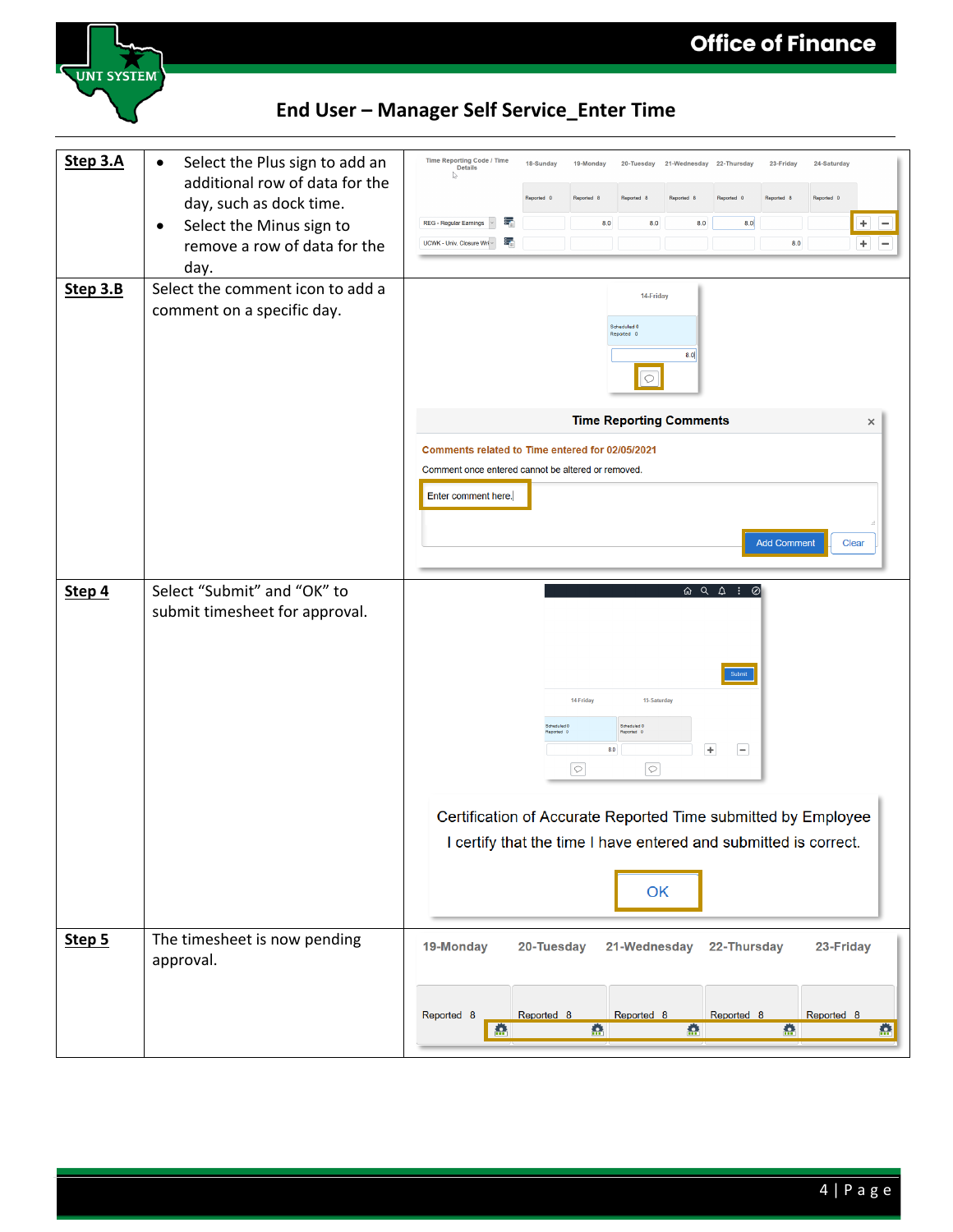

# Entering Dock Time for an Elapsed Time Reporter:

| Step 1            | Navigate to the employee's<br>timesheet.<br>Select the week you wish to report<br>time for by selecting the arrows.<br>Left Arrow = go back in time.<br>٠<br>Right Arrow = go forward in<br>$\bullet$<br>time.        | <b>Enter Time</b><br>31 January - 6 February 2021<br>⊪<br>Weekly<br>Reported 0.00                                                                                                                                                                                                                                                                                                                                           |
|-------------------|-----------------------------------------------------------------------------------------------------------------------------------------------------------------------------------------------------------------------|-----------------------------------------------------------------------------------------------------------------------------------------------------------------------------------------------------------------------------------------------------------------------------------------------------------------------------------------------------------------------------------------------------------------------------|
|                   | Or click the date for a calendar<br>pop-up to apprear.                                                                                                                                                                | <b>Time Summary</b><br>×<br>Calendar<br>April<br>2021<br>s<br>s<br>W<br>т<br>26 April - 2 May 2021<br>3<br>2<br>Reported 0.00<br>10<br>6<br>7<br>8<br>9<br>5<br>Payable Time<br><b>Reported Time</b><br>15<br>16<br>17<br>11<br>12<br>13<br>14<br>24<br>18<br>21<br>22<br>23<br>19<br>20<br><b>Thursday</b><br>ıy<br>29<br>30 <sub>2</sub><br>28<br>25<br>26<br>27<br>28<br>29<br><b>Current Date</b><br>◉<br>$\circledast$ |
| Step 1.A          | If your employee has multiple<br>jobs, select the position in which<br>you need to enter time for.                                                                                                                    | $\zeta$ Time<br>*Job Title<br>(Invalid Value)<br>(Invalid Value)<br>Graduate Services Assistant L3<br>Student Assistant - Regular                                                                                                                                                                                                                                                                                           |
| Step <sub>2</sub> | Select the appropritate Dock Time<br>Reporting Code (TRC) you need to<br>enter on the timesheet.<br>Contact HR Benefits to<br>confirm the employee is<br>approved for FMLA.                                           | *Time Reporting Code / Time Details<br>÷.<br>DOC - Dock<br>DOCF - Dock FML<br>hments                                                                                                                                                                                                                                                                                                                                        |
| Step 3            | Enter the quanity of hours for<br>each day dock time is needed.<br>If the employee is needing<br>$\bullet$<br>dock time for 10+ days, a<br>leave of absence epar is<br>required. Contact HR Records<br>for epar help. | 4-Tuesd<br>*Time Reporting Code / Time Details<br>2-Sunday<br>3-Monday<br>Scheduled 0<br>Scheduled 0<br>Scheduled 0<br>Reported 0<br>Reported 8<br>Reported 8<br>靠<br>8.0<br>$\check{~}$<br>8.0<br>DOC - Dock                                                                                                                                                                                                               |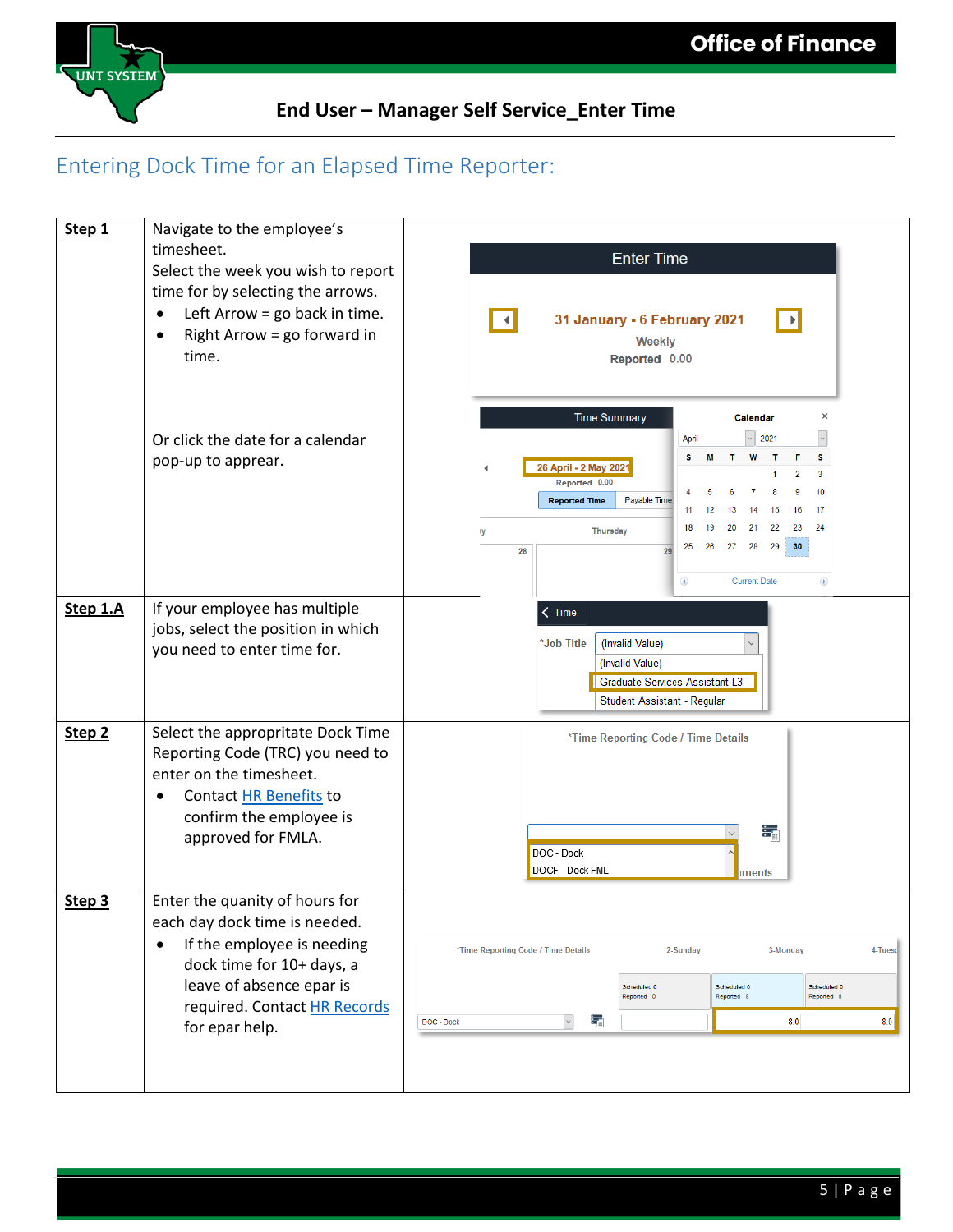

| Step 3.A<br>Step 3.B | Select the Plus sign to add an<br>$\bullet$<br>additional row of data for the<br>day.<br>Select the Minus sign to<br>remove a row of data for the<br>day.<br>Select the comment icon to add a<br>comment on a specific day.                                                                                                          | Time Reporting Code<br><b>Time Details</b><br>Ŧ<br>DOC - Dock<br>毫<br>REG - Regular Earnin ~                                                                                                                                                                                                                                           | 2-Sunday<br>Scheduled 0<br>Reported <sub>0</sub> | 3-Monday<br>Scheduled 0<br>Reported 6<br>6.0<br>2.0 | Scheduled 0<br>Reported 8<br>8.0<br>14-Friday<br>Scheduled 0<br>eported 0<br>$\circ$ | 4-Tuesday 5-Wednesday 6-Thursday<br>Scheduled 0<br>Reported <sub>0</sub><br>8.0                                                                                                                                                                                                                                                                                                                                        | Scheduled 0<br>Reported 0 | 7-Friday<br>Scheduled 0<br>Reported <sub>0</sub> | 8-Saturday<br>Scheduled 0<br>Reported 0 | ٠<br>٠   |
|----------------------|--------------------------------------------------------------------------------------------------------------------------------------------------------------------------------------------------------------------------------------------------------------------------------------------------------------------------------------|----------------------------------------------------------------------------------------------------------------------------------------------------------------------------------------------------------------------------------------------------------------------------------------------------------------------------------------|--------------------------------------------------|-----------------------------------------------------|--------------------------------------------------------------------------------------|------------------------------------------------------------------------------------------------------------------------------------------------------------------------------------------------------------------------------------------------------------------------------------------------------------------------------------------------------------------------------------------------------------------------|---------------------------|--------------------------------------------------|-----------------------------------------|----------|
|                      |                                                                                                                                                                                                                                                                                                                                      | Comments related to Time entered for 02/05/2021<br>Comment once entered cannot be altered or removed.<br>Enter comment here.                                                                                                                                                                                                           |                                                  |                                                     |                                                                                      | <b>Time Reporting Comments</b>                                                                                                                                                                                                                                                                                                                                                                                         |                           | <b>Add Comment</b>                               | Clear                                   | $\times$ |
| Step 4               | Select time details button to enter<br>the dock override rate.                                                                                                                                                                                                                                                                       | Override Rate                                                                                                                                                                                                                                                                                                                          | 園                                                |                                                     | <b>Time Details</b>                                                                  | <b>Source</b>                                                                                                                                                                                                                                                                                                                                                                                                          |                           |                                                  |                                         |          |
| Step 4.A             | To calculate the DOC override rate<br>you will need to use the following<br>formula:<br>Monthly Salary / Work Hours in<br>Month.<br>Pro tip: You can see how many<br>hours are worked in the month at<br>the bottom right corner of the<br>monthly payroll deadline calendar.<br>https://finance.untsystem.edu/payr<br>oll-deadlines | <b>Example:</b><br>Dock time is needed in January 2021.<br>Refer to the payroll deadline calandar for January 2021 to find<br>how many hours are worked in the month.<br>Employee has a monthly salary of \$2,300.<br>The formula would look like this: $\frac{2}{32}$ , 300.00 / 168 days = \$13.69.<br>\$13.69 is the override rate. |                                                  |                                                     |                                                                                      |                                                                                                                                                                                                                                                                                                                                                                                                                        |                           |                                                  |                                         |          |
| Step 5               | Select "Submit" and "OK" to<br>submit timesheet for approval.                                                                                                                                                                                                                                                                        |                                                                                                                                                                                                                                                                                                                                        |                                                  | 14-Friday<br>$\circ$                                | 15-Saturday<br>Scheduled I<br>Reported - C<br>8.0<br>$\boxed{\circ}$                 | $\begin{picture}(16,15) \put(0,0){\vector(1,0){10}} \put(15,0){\vector(1,0){10}} \put(15,0){\vector(1,0){10}} \put(15,0){\vector(1,0){10}} \put(15,0){\vector(1,0){10}} \put(15,0){\vector(1,0){10}} \put(15,0){\vector(1,0){10}} \put(15,0){\vector(1,0){10}} \put(15,0){\vector(1,0){10}} \put(15,0){\vector(1,0){10}} \put(15,0){\vector(1,0){10}} \put(15,0){\vector(1$<br>$\begin{array}{c}\n\hline\n\end{array}$ | Submit<br>$\Box$          |                                                  |                                         |          |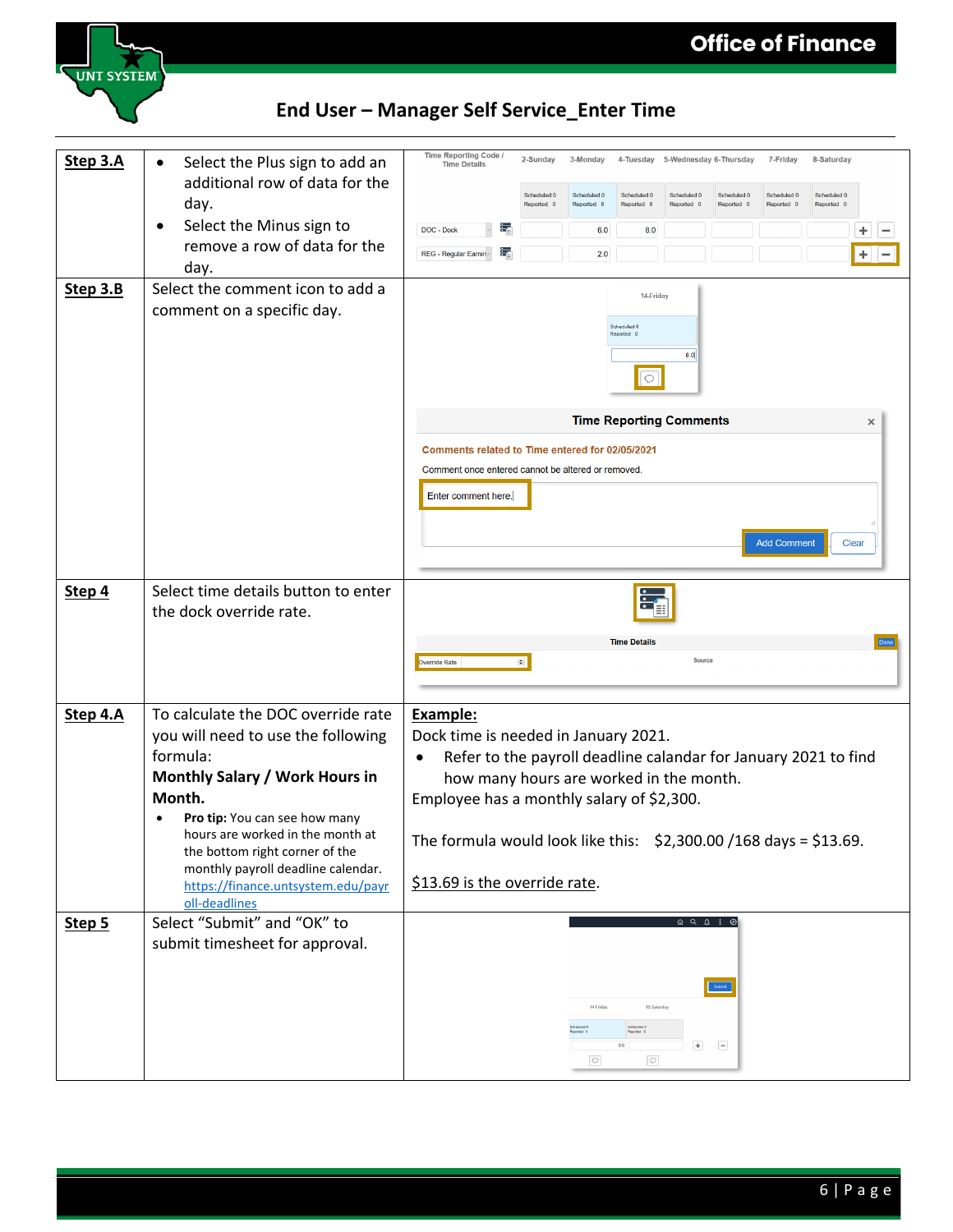

|        |                                           |                 | Certification of Accurate Reported Time submitted by Employee<br>I certify that the time I have entered and submitted is correct. |                 |                 |                 |
|--------|-------------------------------------------|-----------------|-----------------------------------------------------------------------------------------------------------------------------------|-----------------|-----------------|-----------------|
|        |                                           |                 |                                                                                                                                   | OK              |                 |                 |
| Step 6 | The timesheet is now pending<br>approval. | 19-Monday       | 20-Tuesday                                                                                                                        | 21-Wednesday    | 22-Thursday     | 23-Friday       |
|        |                                           | Reported 8<br>æ | Reported 8<br>盎                                                                                                                   | Reported 8<br>e | Reported 8<br>盎 | Reported 8<br>盎 |

You have now successfully entered time on your employee's timesheet!

If you have any questions or issues, please contact [timeandlabor@untsystem.edu.](mailto:timeandlabor@untsystem.edu)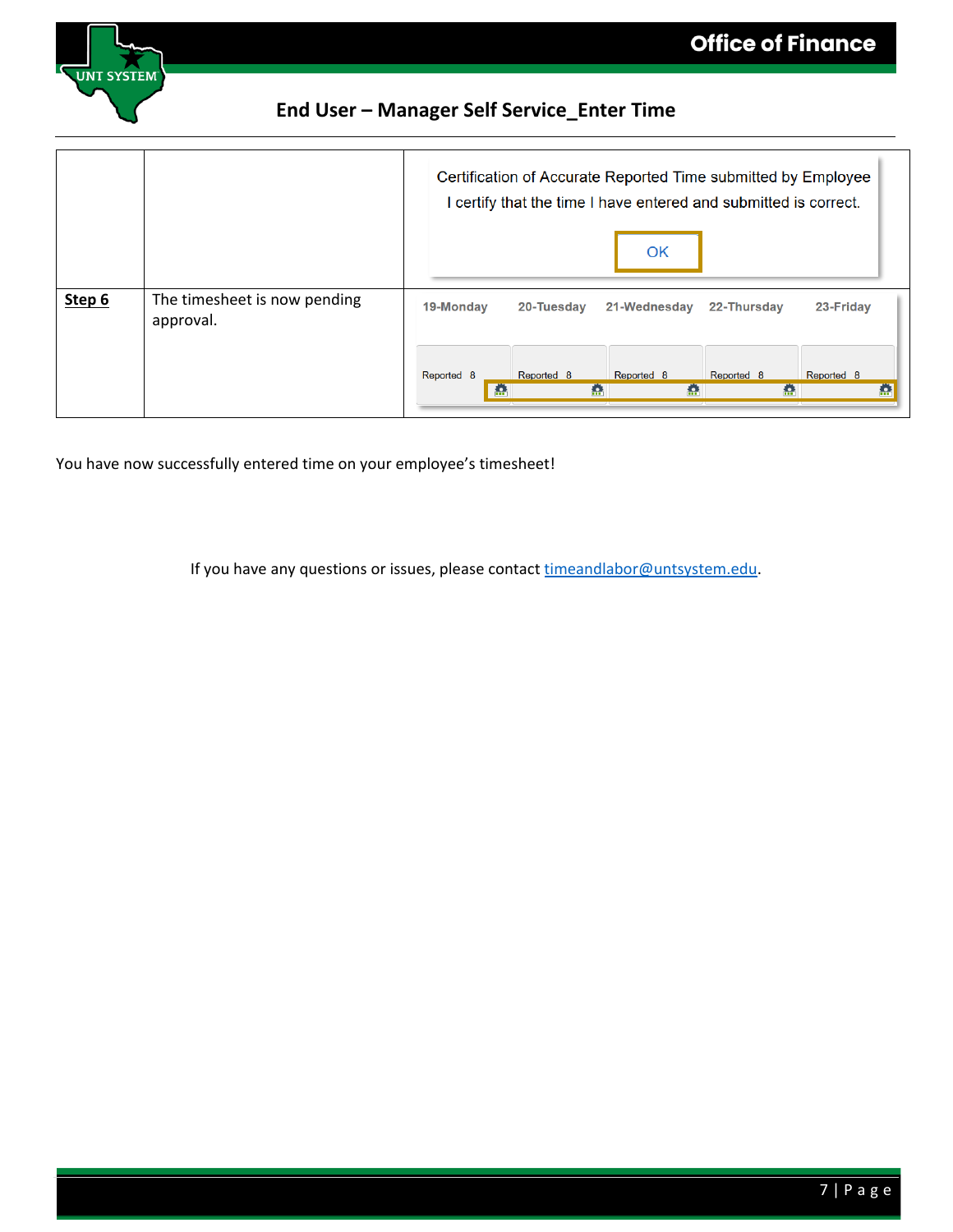

### Entering Time as an Punch Time Reporter:

- **Step 1** Select the week you wish to enter time for by selecting the arrows.
	- Left Arrow = go back in time.
	- Right Arrow = go forward in time.



(Invalid Value)

- **Step 1.A** If your employee has multiple jobs, select the position in which you need to enter time for.
- **Step 2** Enter the **In** and/or **Out** times for the specific day your reporting time for.

|           | Day Summary                   |         | In     | Out     | <b>Time Reporting Code</b> | Quantity | <b>Time</b><br><b>Details</b> | <b>Comments</b> |  |
|-----------|-------------------------------|---------|--------|---------|----------------------------|----------|-------------------------------|-----------------|--|
| 44<br>Apr | <b>Sunday</b><br>Reported 0.0 | $\odot$ |        |         |                            |          | ۳                             | ⊂               |  |
| 40<br>Apr | <b>Monday</b><br>Reported 0.0 | $\odot$ | 8:00AM | 12:00PM |                            |          | 等。                            | ⌒               |  |

Graduate Services Assistant L3 Student Assistant - Regular

- **Step 3** Select the Time Reporting **Day Summary** Out **Time Reporting Code** Time Details Comments Code (TRC) you need to enter Sunday  $11$  $\odot$ 晕  $\circ$  $+$  -Reported 0.0 on your timesheet. Apr **Monda**  $12$ 8:00AM 12:00PM Regular Hourly Wages  $\circ$  $+$   $\odot$ 霥 Reported 0.0 Apr **Monday** Step 3.A • Select the Plus sign to  $12$ 8:00AM 12:00PM  $\boxed{\circ}$  $+$   $-$ Rep  $0.0<sub>ba</sub>$ add an additional row for 1:00PM 5:00PM  $Q + -$ Regular Hourly Wage ~  $\boxed{\circ}$ the day, such as dock time.
	- Select the Minus sign to remove a row of data for the day.

8 | Page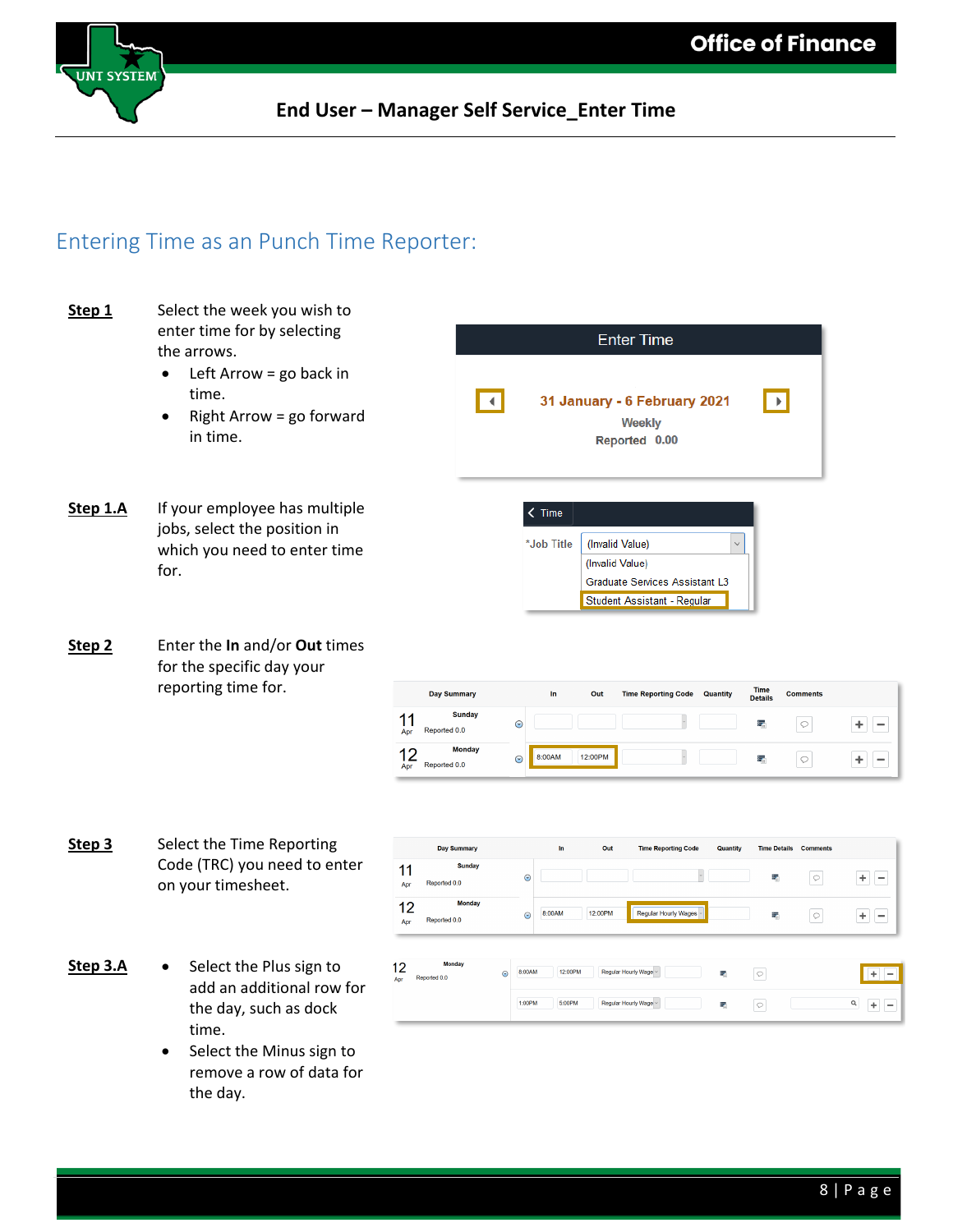

| <b>Step 3.B</b> | Select the comment icon to<br>add a comment on a specific<br>day. |                                                                                                                                   |
|-----------------|-------------------------------------------------------------------|-----------------------------------------------------------------------------------------------------------------------------------|
|                 |                                                                   | <b>Time Reporting Comments</b><br>$\times$                                                                                        |
|                 |                                                                   | Comments related to Time entered for 02/05/2021<br>Comment once entered cannot be altered or removed.                             |
|                 |                                                                   | Enter comment here.<br>Clear<br><b>Add Comment</b>                                                                                |
| Step 4          | Select "Submit" and "OK" to<br>submit timesheet for<br>approval.  | <b>Submit</b>                                                                                                                     |
|                 |                                                                   | Certification of Accurate Reported Time submitted by Employee<br>I certify that the time I have entered and submitted is correct. |
|                 |                                                                   | OK                                                                                                                                |
| Step 5          | Your timesheet is now<br>pending approval.                        | <b>Day Summary</b>                                                                                                                |
|                 |                                                                   | <b>Sunday</b><br>11<br>$\odot$<br>Reported 0.0<br>Apr                                                                             |
|                 |                                                                   | <b>Monday</b><br>12<br>$\odot$<br>Reported 8.0<br>Apr                                                                             |
|                 |                                                                   |                                                                                                                                   |

You have now successfully entered time on your employee's timesheet!

**Office of Finance**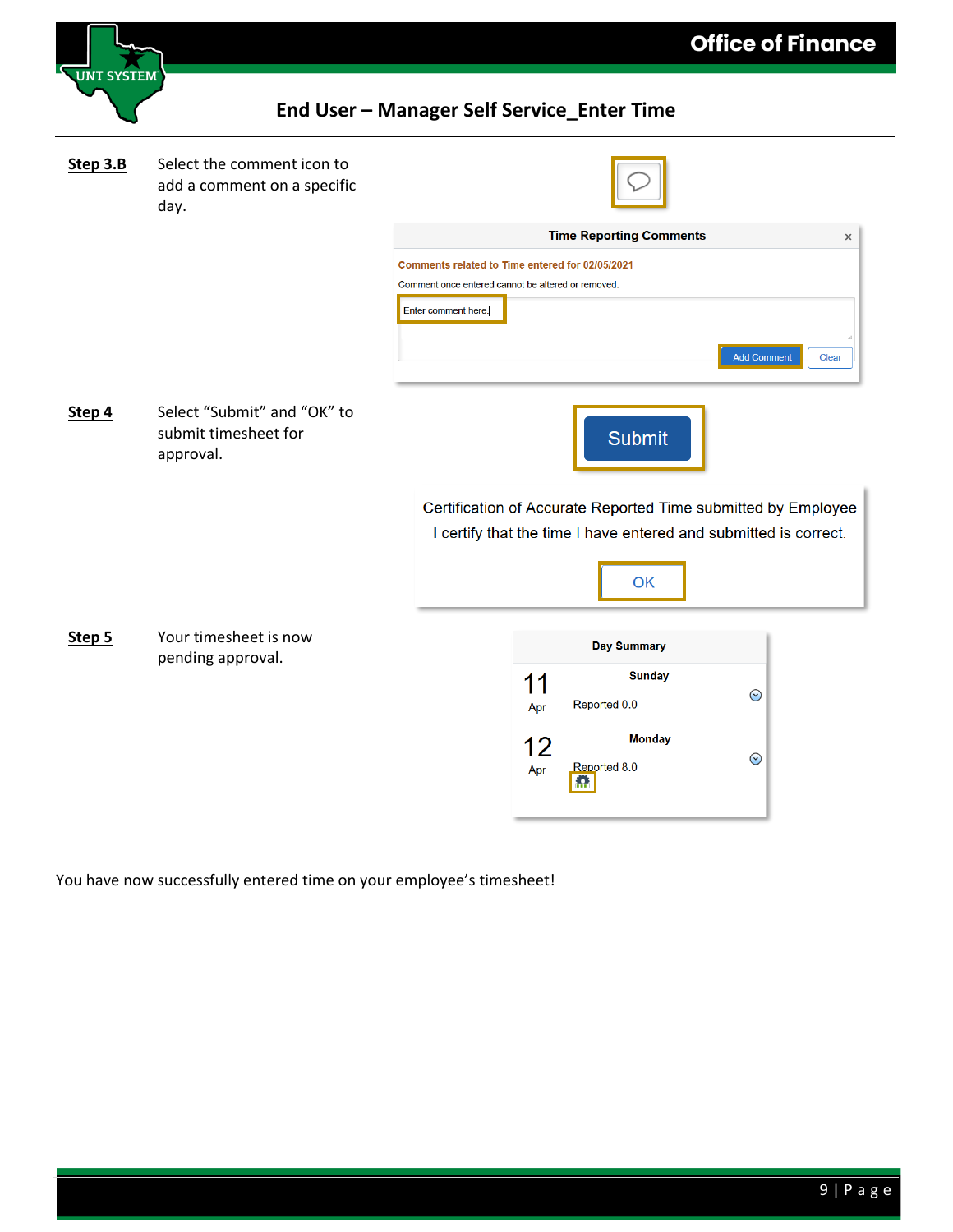

### Entering Dock Time for a Punch Time Reporter (Non-Hrly Only):

**Step 1** Navigate to the employee's timesheet. **Enter Time** Select the week you wish to report time for by selecting the arrows. 31 January - 6 February 2021  $\blacksquare$  $\blacktriangleright$ • Left Arrow = go back in time. Weekly Right Arrow  $=$  go forward in Reported 0.00 time. **Time Summary** Calendar  $\times$  $\overline{\phantom{0}}$  2021  $\vert$ April s  $\mathbf{w}$  $\mathbf T$ s. T Or click the date for a calendar M F 26 April - 2 May 2021  $\overline{3}$  $\overline{2}$ pop-up to apprear. Reported 0.00  $\overline{6}$  $\overline{7}$  $\overline{a}$  $\overline{9}$  $10$  $\overline{A}$ 5 **Reported Time** Payable Time  $11$  $12$  $13$  $14$  $15$  $16$  $17$  $21$ 22 23 24 18 19 20 **iy Thursday**  $30$ 25 26  $27$ 28 29 28 ⊙ **Current Date**  $^{\circ}$ **Step 1.A** • If your employee has  $\langle$  Time multiple jobs, select the \*Job Title (Invalid Value)  $\checkmark$ position in which you need to (Invalid Value) report time for. Graduate Services Assistant L3 Student Assistant - Regular **Step 2** Select the appropritate Dock Time Reporting Code (TRC) you need to Out **Time Reporting Code Time Details** In Quantity enter on the timesheet. • Contact [HR Benefits](mailto:hrbenefits@untsystem.edu) to confirm the employee is  $_{\small \vee}$ Е. approved for FMLA. DOC - Dock DOCF - Dock FML **Step 3** Enter the quanity of hours for each day dock time is needed. In Out **Time Reporting Code** Quantity **Time Details** • If the employee is needing dock time for 10+ days, a DOC - Dock  $\vee$  8.0 ŧ, leave of absence epar is required. Contact [HR Records](mailto:hrrecords@untsystem.edu) for epar help.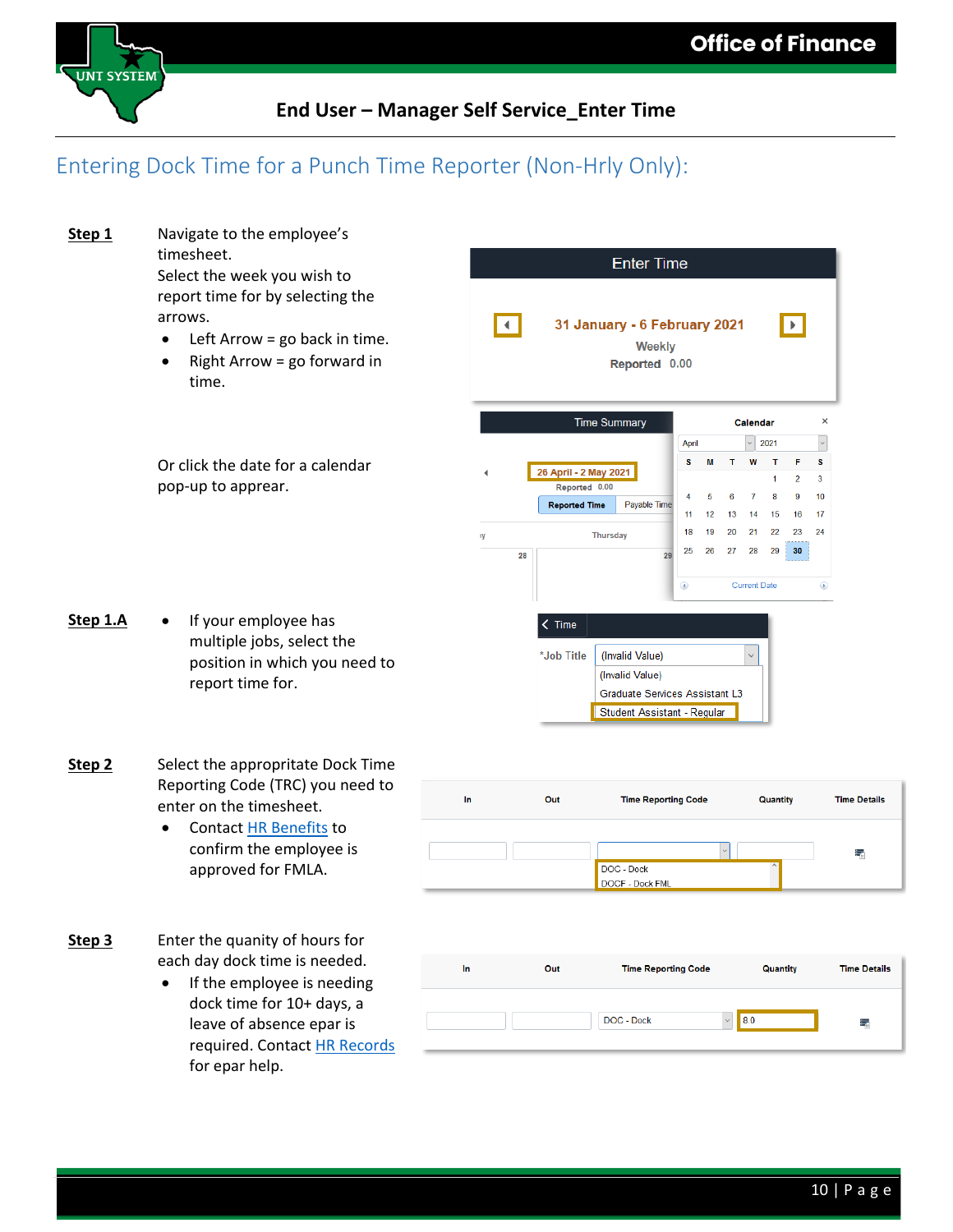



**Step 3.A** Select the Plus sign to add an additional row for the day, such as dock time.

> Select the Minus sign to remove a row of data for the day.

**Step 3.B** Select the comment icon to add a comment on a specific day.



- **Step 4** Select time details button to enter the dock override rate.
- **Time Details** Source Override Rate  $\ddot{\mathbf{v}}$
- **Step 4.A** To calculate the DOC override rate you will need to use the following formula: **Monthly Salary / Work Hours in Month.**

[deadlines](https://finance.untsystem.edu/payroll-deadlines)

**Step 5** Select "Submit" to submit

timesheet for approval.

Pro tip: You can see how many hours are worked in the month at the bottom right corner of the monthly payroll deadline calendar. [https://finance.untsystem.edu/payroll-](https://finance.untsystem.edu/payroll-deadlines)

#### **Example:**

Dock time is needed in January 2021.

• Refer to the payroll deadline calandar for January 2021 to find how many hours are worked in the month. Employee has a monthly salary of \$2,300.

The formula would look like this:  $\frac{1}{2}$ , 300.00 /168 days = \$13.69.

\$13.69 is the override rate.